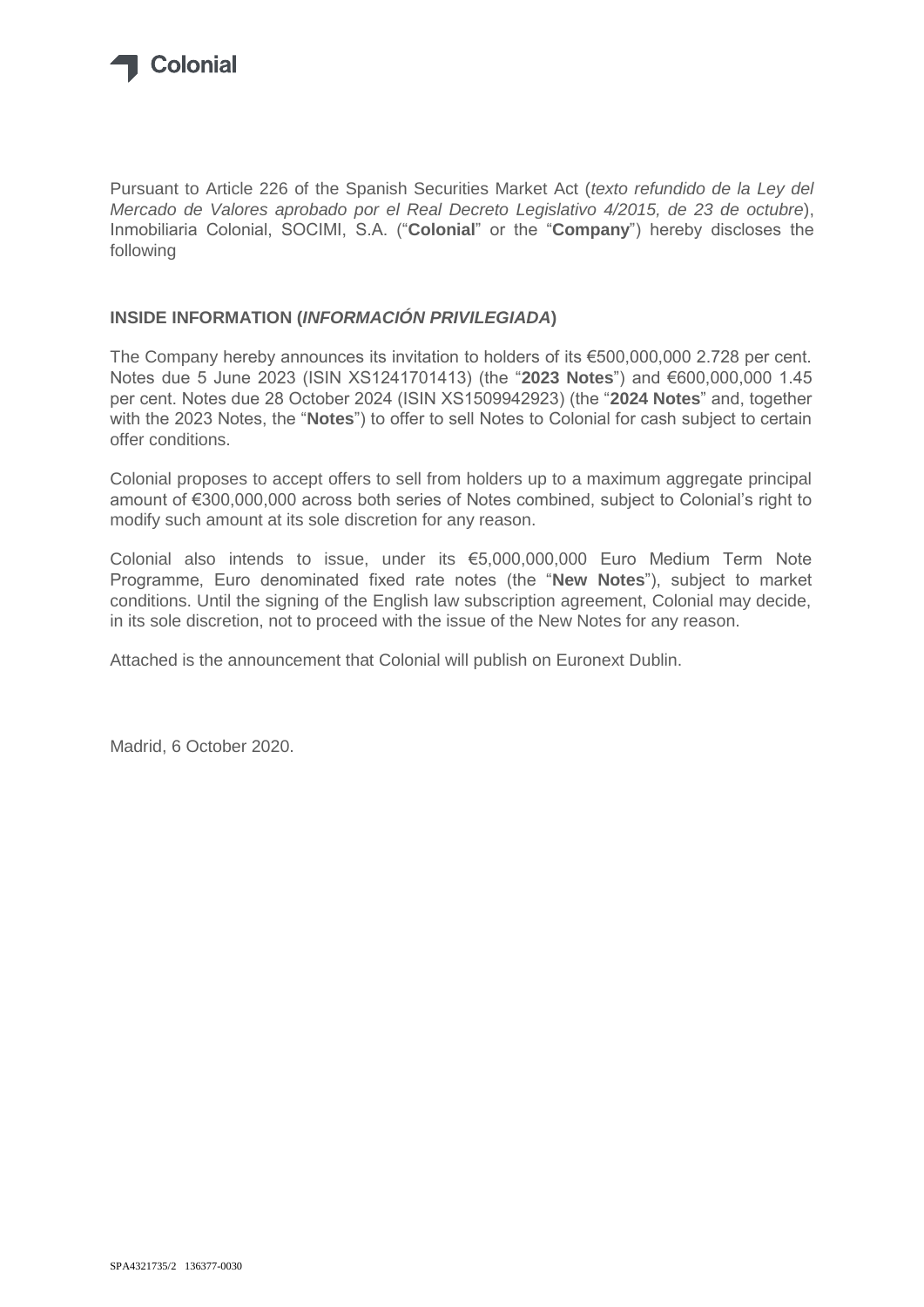# **THIS ANNOUNCEMENT CONTAINS INSIDE INFORMATION FOR THE PURPOSES OF ARTICLE 7 OF THE MARKET ABUSE REGULATION (EU) 596/2014.**

# **INMOBILIARIA COLONIAL, SOCIMI, S.A. ANNOUNCES TENDER OFFER FOR ITS €500,000,000 2.728 PER CENT. NOTES DUE 5 JUNE 2023 (ISIN: XS1241701413) AND €600,000,000 1.45 PER CENT. NOTES DUE 28 OCTOBER 2024 (ISIN: XS1509942923)**

**NOT FOR RELEASE, PUBLICATION OR DISTRIBUTION IN OR INTO, OR TO ANY PERSON LOCATED OR RESIDENT IN OR AT ANY ADDRESS IN THE UNITED STATES OF AMERICA, ITS TERRITORIES AND POSSESSIONS (INCLUDING PUERTO RICO, THE U.S. VIRGIN ISLANDS, GUAM, AMERICAN SAMOA, WAKE ISLAND AND THE NORTHERN MARIANA ISLANDS), ANY STATE OF THE UNITED STATES OF AMERICA AND THE DISTRICT OF COLUMBIA) (THE "UNITED STATES") OR TO ANY U.S. PERSON (AS DEFINED IN REGULATION S OF THE UNITED STATES SECURITIES ACT OF 1933, AS AMENDED (THE "SECURITIES ACT")) OR IN OR INTO ANY JURISDICTION WHERE IT IS UNLAWFUL TO RELEASE, PUBLISH OR DISTRIBUTE THIS ANNOUNCEMENT.** 

*This announcement does not constitute an invitation to participate in the Offer (as defined herein) in or from any jurisdiction in or from which, or to or from any person to or from whom, it is unlawful to make such offer under applicable securities laws or otherwise. The distribution of this announcement in certain jurisdictions (including the United States, the United Kingdom, the Republic of Italy, Belgium, France and Spain) may be restricted by law. See "Offer and Distribution Restrictions" below. Persons into whose possession this document comes are required by the Offeror, the Dealer Managers (each as defined herein) to inform themselves about, and to observe, any such restrictions. No action that would permit a public offer has been or will be taken in any jurisdiction by the Offeror, the Dealer Managers or the Tender Agent.*

### Madrid, 6 October 2020.

Inmobiliaria Colonial, SOCIMI, S.A. (formerly, Inmobiliaria Colonial, S.A., the "**Offeror**") hereby announces its invitation to holders of its €500,000,000 2.728 per cent. Notes due 5 June 2023 (ISIN: XS1241701413) (the "**2023 Notes**") and €600,000,000 1.45 per cent. Notes due 28 October 2024 (ISIN: XS1509942923) (the "**2024 Notes**" and, together with the 2023 Notes, the "**Notes**" and, each issuance of Notes, a "**Series**") to offer to sell Notes to the Offeror for cash at the relevant Purchase Price (the "**Offer**").

The Offer is being made upon the terms and subject to the conditions contained in a tender offer memorandum dated 6 October 2020 (the "**Tender Offer Memorandum**") prepared in connection with the Offer, and is subject to the offer restrictions set out below. Capitalised terms used in this announcement and not otherwise defined have the meanings ascribed to them in the Tender Offer Memorandum.

| <b>Descriptio</b><br>n of Notes | <b>ISIN</b>  | <b>Maturity</b><br>Date | First<br>Optional<br><b>Call Date</b> | Aggregate<br>principal<br>amount<br>outstanding | Reference<br><b>Benchmark</b>    | Purchase<br><b>Spread</b> | Purchase<br>Yield                             | <b>Maximum</b><br>Acceptance<br>Amount <sup>(2)</sup>                                                                                                      |
|---------------------------------|--------------|-------------------------|---------------------------------------|-------------------------------------------------|----------------------------------|---------------------------|-----------------------------------------------|------------------------------------------------------------------------------------------------------------------------------------------------------------|
| 2023 Notes                      | XS1241701413 | 5 June<br>2023          | Not<br>Applicable                     | €500,000,000                                    | Not.<br>Applicable               | Not.<br>Applicable        | $-0.200$ per<br>cent <sup>(1)</sup>           | $Up$ to<br>€300,000,000 in<br>aggregate<br>principal amount<br>(or such amount<br>as modified by the<br>Offeror in its sole<br>and absolute<br>discretion) |
| 2024 Notes                      | XS1509942923 | 28 October<br>2024      | 28 July<br>2024                       | €600,000,000                                    | Interpolated<br>Mid-Swap<br>Rate | 70 bps                    | As<br>determined<br>on the<br>Pricing<br>Date |                                                                                                                                                            |

(1) For information purposes only, the Purchase Price in respect of the 2023 Notes will be 107.746 per cent. when determined in the manner described in the Tender Offer Memorandum on the basis of a Settlement Date of 16 October 2020. Should the Settlement Date in respect of any of the 2023 Notes accepted for purchase pursuant to the Offer differ from 16 October 2020, the Purchase Price for the 2023 Notes will be recalculated to the new Settlement Date, all as further described in the Tender Offer Memorandum.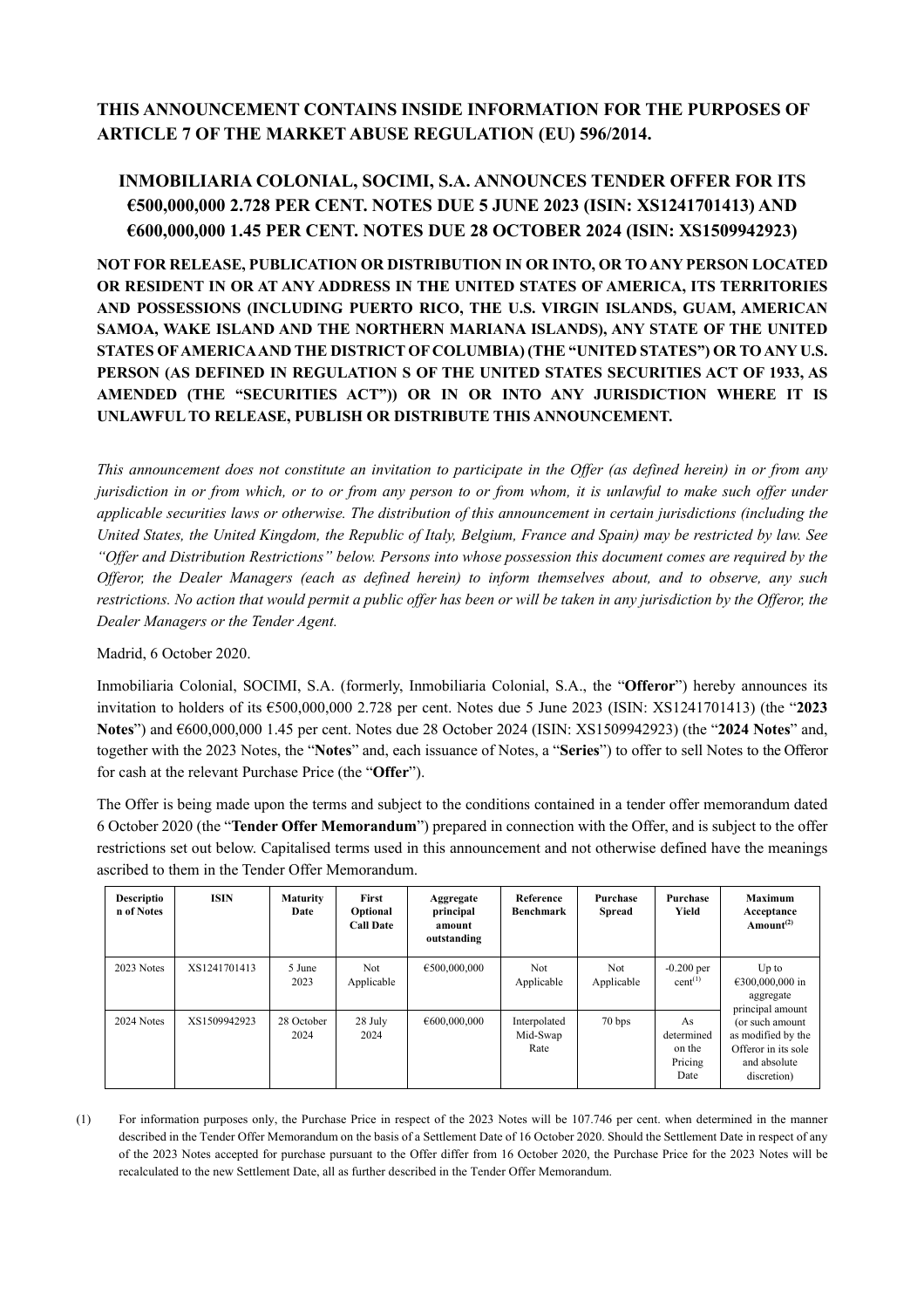(2) The Offeror reserves the right to determine the allocation of the Maximum Acceptance Amount between each Series in its sole discretion, and reserves the right to accept significantly more or less (or none) of the Notes of one Series as compared to the other Series up to the Maximum Acceptance Amount (as defined below).

# **Maximum Acceptance Amount**

Subject to the Offer Conditions contained in the Tender Offer Memorandum, the Offeror will accept valid tenders of Notes until either (i) it has accepted all of the Notes validly tendered and eligible for purchase, or (ii) the aggregate principal amount of all Notes which have been so accepted by the Offeror is such maximum amount that can be accepted without exceeding the Maximum Acceptance Amount (as defined below).

The Maximum Acceptance Amount is expected to be  $6300,000,000$  in aggregate principal amount across both Series of Notes combined (the "**Maximum Acceptance Amount**"), subject to the Offeror's right to modify such amount at its sole discretion for any reason.

The Offeror reserves the right to determine the allocation of the Maximum Acceptance Amount between each Series in its sole and absolute discretion, and reserves the right to accept significantly more or less (or none) of the Notes of one Series as compared to the other Series.

Notes validly tendered but which have not been accepted for purchase by the Offeror (including where such nonacceptance is as a result of pro-ration) will remain outstanding subject to the terms and conditions of such Notes and will be unblocked in the respective Clearing System (as defined below) as soon as possible after the Settlement Date.

During the Offer Period, Noteholders must submit or arrange for the submission of a Tender Instruction (as defined below) to the Tender Agent via the relevant Clearing System (as defined below) as detailed in the Tender Offer Memorandum. Such Tender Instruction (as defined below) must be received by the Tender Agent at or prior to the Expiration Deadline.

## **Purchase Price and Offer Period**

The Offeror will, on the Settlement Date, pay for Notes validly tendered and accepted by it for purchase pursuant to the Offer, a cash purchase price (expressed as a percentage (rounded to the nearest 0.001 per cent. with 0.0005 per cent. being rounded upwards) of the principal amount of the Notes of the relevant Series) (the "**Purchase Price**") to be determined as set out in the Tender Offer Memorandum.

The Dealer Managers (in consultation with the Offeror) will calculate the Purchase Price for each Series of Notes accepted for purchase at or around the Pricing Time on the Pricing Date in accordance with the pricing formula set out in Annex A to the Tender Offer Memorandum and which is intended to reflect (i) in the case of the 2023 Notes, a yield to maturity of the 2023 Notes and (ii) in the case of the 2024 Notes, a yield to the first optional call date of the 2024 Notes, in each case, on the Settlement Date based on the relevant Purchase Yield, which is, in the case of the 2024 Notes only, the sum of the Reference Benchmark Yield and the Purchase Spread.

Specifically, the Purchase Price applicable to the 2023 Notes will equal (a) the value of all remaining payments of principal and interest on the 2023 Notes up to and including the scheduled maturity date of the 2023 Notes, discounted to the Settlement Date at a discount rate equal to a fixed Purchase Yield of -0.200 per cent., minus (b) the relevant Accrued Interest (as defined below) for the 2023 Notes.

For information purposes only, the Purchase Price in respect of the 2023 Notes will be 107.746 per cent. when determined in the manner described in the Tender Offer Memorandum on the basis of a Settlement Date of 16 October 2020. Should the Settlement Date in respect of any of the 2023 Notes accepted for purchase pursuant to the Offer differ from 16 October 2020, the Purchase Price for the 2023 Notes will be recalculated to the new Settlement Date, all as further described in the Tender Offer Memorandum.

The Offeror will pay accrued and unpaid interest in respect of all Notes of the relevant Series validly tendered and delivered and accepted for purchase by the Offeror pursuant to the Offer, from and including the interest payment date for such Notes immediately preceding the Settlement Date to but excluding the Settlement Date ("**Accrued Interest**").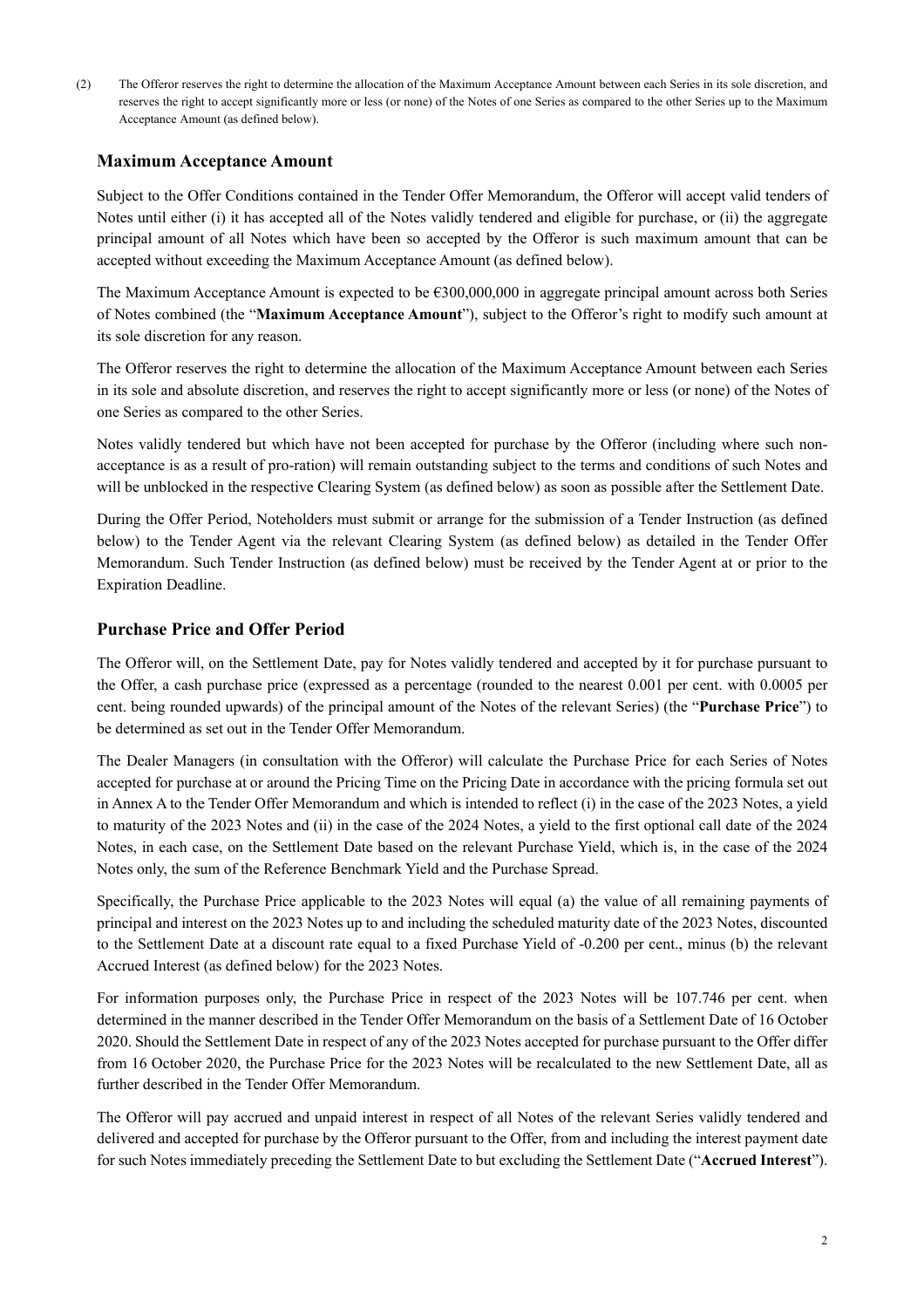Noteholders will be able to submit Tender Instructions in the manner specified in the Tender Offer Memorandum from and including 6 October 2020 to 1600 hours (CEST) on 13 October 2020, unless extended by the Offeror (in which case notification to that effect will be given by or on behalf of the Offeror through the Clearing Systems and via Euronext Dublin) (the "**Offer Period**"). Noteholders must submit Tender Instructions specifying the aggregate principal amount of the Notes offered at the relevant Purchase Price in the manner specified in section "*Procedures for Participating in the Offer*" of the Tender Offer Memorandum.

# **New Financing Condition**

The Offeror hereby announces its intention to issue, under its €5,000,000,000 Euro Medium Term Note Programme, Euro denominated fixed rate notes (the "**New Notes**"), subject to market conditions. Until the signing of the English law subscription agreement, the Offeror may decide, in its sole discretion, not to proceed with the issue of the New Notes for any reason.

Whether the Offeror will accept for purchase any of the Notes validly tendered pursuant to the Offer is subject (unless such condition is waived by the Offeror in its sole and absolute discretion), without limitation, to the successful completion (in the sole and absolute determination of the Offeror) of the issue of the New Notes (the "**New Financing Condition**"). The Offeror may, at its sole discretion, waive the New Financing Condition.

# **Priority Allocation of the New Notes**

The Offeror will, in connection with the allocation of the New Notes, consider among other factors whether or not the relevant investor seeking an allocation of the New Notes has, prior to such allocation (which will occur before the Expiration Deadline), validly tendered or indicated a firm intention to the Offeror or the Dealer Managers that it intends to tender Notes pursuant to the Offer and, if so, the aggregate principal amount of Notes tendered or intended to be tendered. Therefore, a Noteholder who wishes to subscribe for New Notes in addition to tendering its Notes for purchase may be eligible to receive, at the sole and absolute discretion of the Offeror, priority in the allocation of the New Notes, subject to the issue of the New Notes and such Noteholder also making a separate application for the purchase of such New Notes to the Dealer Managers (in their capacity as joint bookrunners of the issue of the New Notes) or to any other manager of the issue of the New Notes in accordance with the standard new issue procedures of such manager. Any such preference will, subject to the sole and absolute discretion of the Offeror, be applicable up to the aggregate amount of Notes tendered or firmly indicated to be tendered by such Noteholder pursuant to the Offer. However, the Offeror is not obliged to allocate the New Notes to a Noteholder who has validly tendered or indicated a firm intention to tender Notes pursuant to the Offer and, if New Notes are allocated, the principal amount thereof may be less or more than the principal amount of Notes tendered by such holder and accepted by the Offeror pursuant to the Offer.

In addition, all allocations of the New Notes, while considering any firm indications of intentions to validly tender Notes (as well as any valid tenders of Notes) as set out above, will be made in accordance with customary new issue allocation processes and procedures. If a Noteholder validly tenders Notes pursuant to the Offer, such Notes will remain subject to such tender, and the acceptance by the Offeror of such tenders will remain subject to the conditions set out in the Tender Offer Memorandum, irrespective of whether that Noteholder receives the entirety, only parts of or none of the allocation of New Notes for which it has applied.

# **Rationale**

The purpose of the Offer and the proposed issue of the New Notes is to extend the Offeror's debt maturity profile in an efficient manner. Notes repurchased by the Offeror pursuant to the Offer will be cancelled.

# **Acceptance of Tender Instructions and pro-ration**

In the event that Tender Instructions are received in respect of an aggregate principal amount of Notes which is greater than the Maximum Acceptance Amount, such Tender Instructions may be accepted on a *pro rata* basis.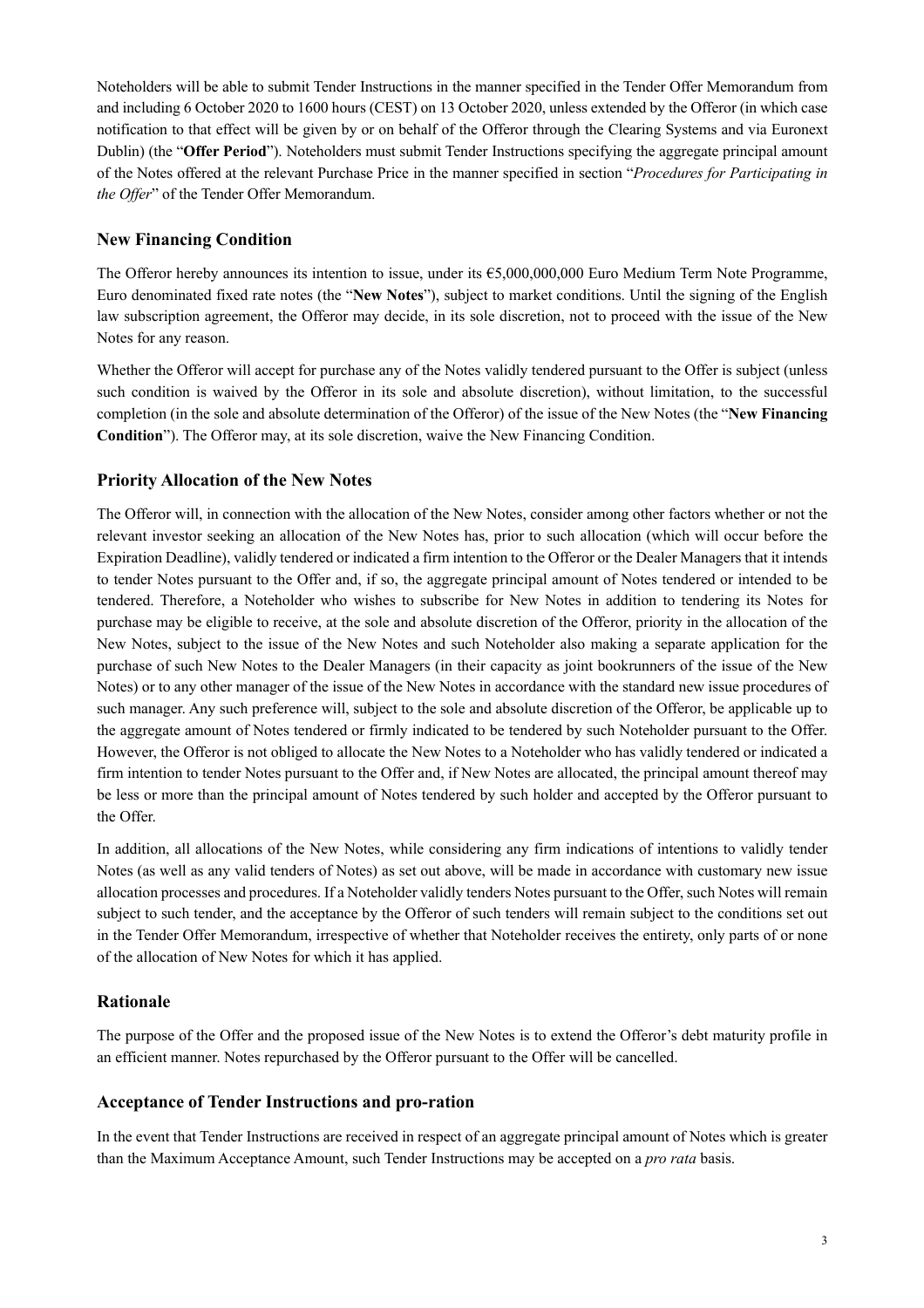Such *pro rata* allocations will be calculated in relation to the Notes by multiplying the aggregate principal amount of the Notes of each Series represented by each validly submitted Tender Instruction by a factor equal to (i) the maximum aggregate principal amount of the Notes of the relevant Series that are to be accepted by the Offeror for purchase without exceeding the Maximum Acceptance Amount, divided by (ii) the aggregate principal amount of the Notes of such Series that have been validly tendered in the Offer, subject to the rounding adjustments described in the Tender Offer Memorandum.

## **Acceptance Date and Settlement**

Notes validly tendered and not validly withdrawn pursuant to the Offer may be accepted by the Offeror for purchase, if no extension of the Offer has occurred, on the "**Acceptance Date**" (expected to be 14 October 2020). Such acceptance is at the sole discretion of the Offeror and tenders may be rejected by the Offeror for any reason.

Noteholders who want to participate in the Offer and who are not a direct participant of Euroclear Bank SA/NV or Clearstream Banking, S.A. (together, the "**Clearing Systems**" and each a "**Clearing System**") must submit their Tender Instructions by way of instructing the bank or custodian through which they hold the Notes (the "**Custodian Bank**") to submit the Tender Instruction or to arrange for the direct participant of the relevant Clearing System through which the Notes are held to submit the Tender Instruction.

The offer by the Noteholders to tender the Notes pursuant to the Offer will occur upon receipt by the Tender Agent through the relevant Clearing System of valid Tender Instructions specifying the Notes and the principal amount to be tendered in accordance with the requirements of such Clearing System. The receipt of such Tender Instructions by each Clearing System will be acknowledged in accordance with the standard practices of that Clearing System and will result in the blocking of the relevant Notes in such Clearing System so that no transfers may be effected by Noteholders in relation to such Notes, from the date the relevant tender of Notes is made until the earlier of  $(i)$  the time of settlement on the Settlement Date (in which case the Notes will not be returned to the respective Noteholders) and (ii) the date of any termination of the Offer or on which the tender of such Notes is withdrawn, in the limited circumstances in which such withdrawal is permitted (in both cases the Notes will be unblocked and returned to the respective Noteholders). In the event that a pro rata allocation applies, any Notes not accepted for purchase due to pro-ration will be unblocked and returned to the respective Noteholders.

The Offer, in respect of which the Offeror has validly accepted Tender Instructions on the Acceptance Date (subject to the satisfaction of the New Financing Condition), is expected to be settled on 16 October 2020 or, in the event of an extension of the Offer Period, on such later date as is notified to the Noteholders by the Offeror (the "**Settlement Date**"). All purchases pursuant to the Offer will settle through the normal procedures of the Clearing Systems. On the Settlement Date, the Offeror will pay, or procure the payment of, the relevant Purchase Price plus Accrued Interest to all Noteholders whose Tender Instructions have been validly accepted by the Offeror pursuant to the terms and conditions of the Offer, subject to receipt of the relevant Notes.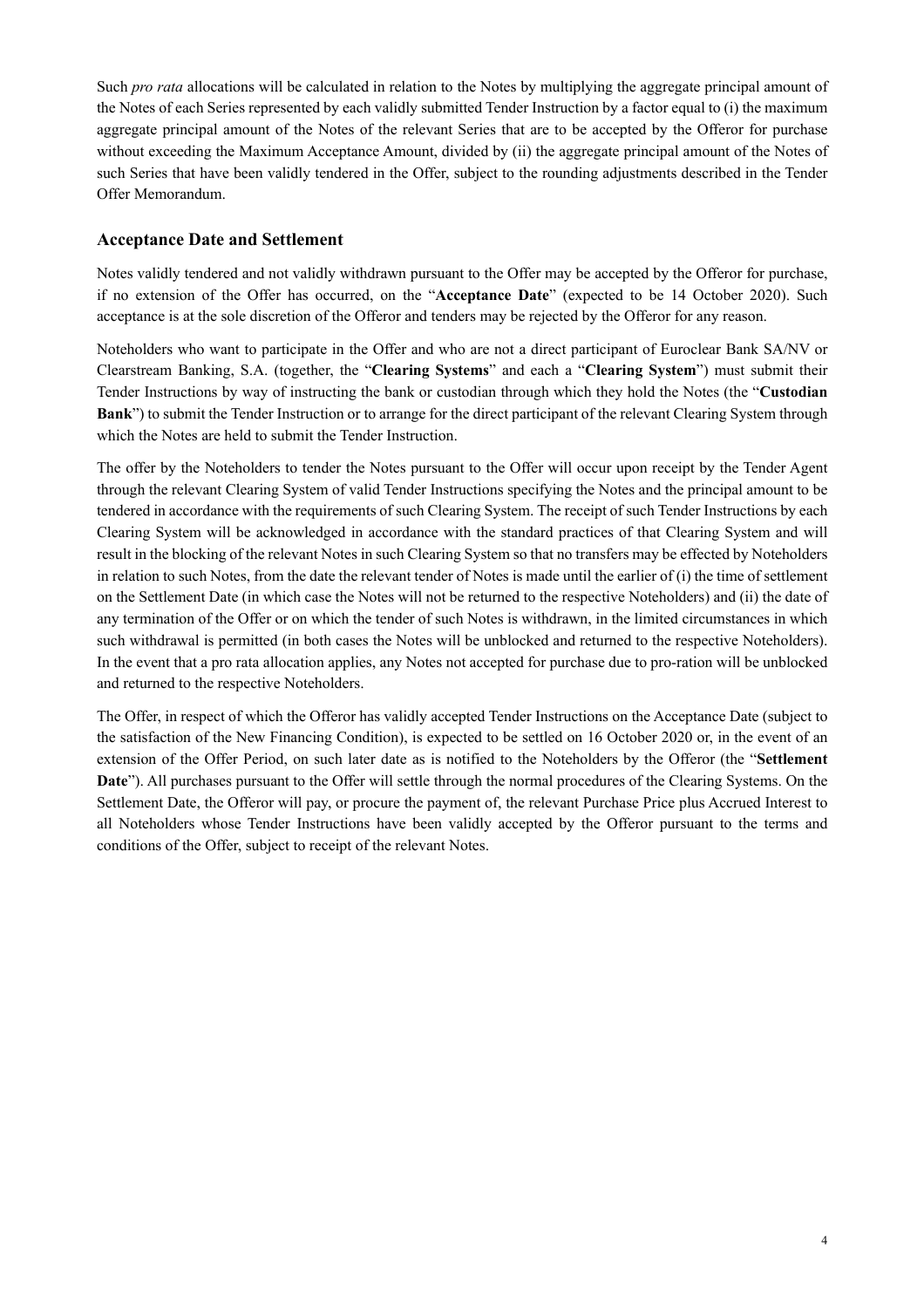# **Expected Timetable**

| <b>Expected Date</b>                                                     | Number of<br><b>Business Days</b><br>from and<br>including<br>Launch | <b>Action</b>                                                                                                                                                                                                                                                                                                                            |  |  |  |  |
|--------------------------------------------------------------------------|----------------------------------------------------------------------|------------------------------------------------------------------------------------------------------------------------------------------------------------------------------------------------------------------------------------------------------------------------------------------------------------------------------------------|--|--|--|--|
| 6 October 2020                                                           | Day 1                                                                | <b>Commencement of the Offer</b>                                                                                                                                                                                                                                                                                                         |  |  |  |  |
|                                                                          |                                                                      | Tender Offer Memorandum available from the Tender Agent and notice<br>of the Offer published on the websites of Euronext Dublin and the<br>Offeror and delivered to the Clearing Systems for communication to<br>Direct Participants.                                                                                                    |  |  |  |  |
| 13 October 2020                                                          | Day 6                                                                | <b>Expiration Deadline</b>                                                                                                                                                                                                                                                                                                               |  |  |  |  |
| 1600 hours,<br>(CEST)                                                    |                                                                      | Final deadline for receipt of valid Tender Instructions by the Tender<br>Agent in order for Noteholders to be able to participate in the Offer.                                                                                                                                                                                          |  |  |  |  |
| 14 October 2020                                                          | Day 7                                                                | <b>Acceptance Date / Pricing Date</b>                                                                                                                                                                                                                                                                                                    |  |  |  |  |
| At or around<br>1000 hours<br>(CEST)                                     |                                                                      | An announcement by the Offeror of whether or not the Offeror will<br>accept valid tenders of Notes pursuant to the Offer (conditional upon<br>satisfaction of the New Financing Condition) and, if it will accept such<br>valid tenders, the indicative results of the Offer and indicative pro-<br>ration factors (if applicable).      |  |  |  |  |
| At or around<br>1300 hours<br>(CEST)                                     |                                                                      | <b>Pricing Time</b>                                                                                                                                                                                                                                                                                                                      |  |  |  |  |
| As soon as<br>reasonably<br>practicable<br>following the<br>Pricing Time |                                                                      | An announcement by the Offeror of whether or not the Offeror will<br>accept valid tenders of Notes pursuant to the Offer and, if, at the sole<br>and absolute discretion of the Offeror, valid tenders of the Notes are<br>accepted pursuant to the Offer (conditional upon satisfaction of the New<br>Financing Condition), details of: |  |  |  |  |
|                                                                          |                                                                      | (i)<br>the principal amount of each Series tendered;                                                                                                                                                                                                                                                                                     |  |  |  |  |
|                                                                          |                                                                      | the principal amount of each Series accepted for purchase;<br>(ii)                                                                                                                                                                                                                                                                       |  |  |  |  |
|                                                                          |                                                                      | the Reference Benchmark Yield and the Purchase Yield for the<br>(iii)<br>2024 Notes;                                                                                                                                                                                                                                                     |  |  |  |  |
|                                                                          |                                                                      | the relevant Purchase Price and Accrued Interest for each Series<br>(iv)<br>accepted for purchase; and                                                                                                                                                                                                                                   |  |  |  |  |
|                                                                          |                                                                      | any pro-ration factor, if applicable.<br>(v)                                                                                                                                                                                                                                                                                             |  |  |  |  |
| 16 October 2020                                                          | Day 9                                                                | <b>Settlement Date</b>                                                                                                                                                                                                                                                                                                                   |  |  |  |  |
|                                                                          |                                                                      | Expected Settlement Date for the Offer. Payment of relevant Purchase<br>Consideration and Accrued Interest Payment in respect of the Offer,                                                                                                                                                                                              |  |  |  |  |

subject to the satisfaction of the New Financing Condition.

**Noteholders are advised to check with any bank, securities broker or other Intermediary through which they hold Notes when such Intermediary would require to receive instructions from a Noteholder in order for that Noteholder to be able to participate in, or (in the limited circumstances in which revocation is permitted) revoke their instruction to participate in, the Offer before the deadlines specified above. The deadlines set by any such Intermediary and each Clearing System for the submission of Tender Instructions will be earlier than the relevant deadlines specified above.**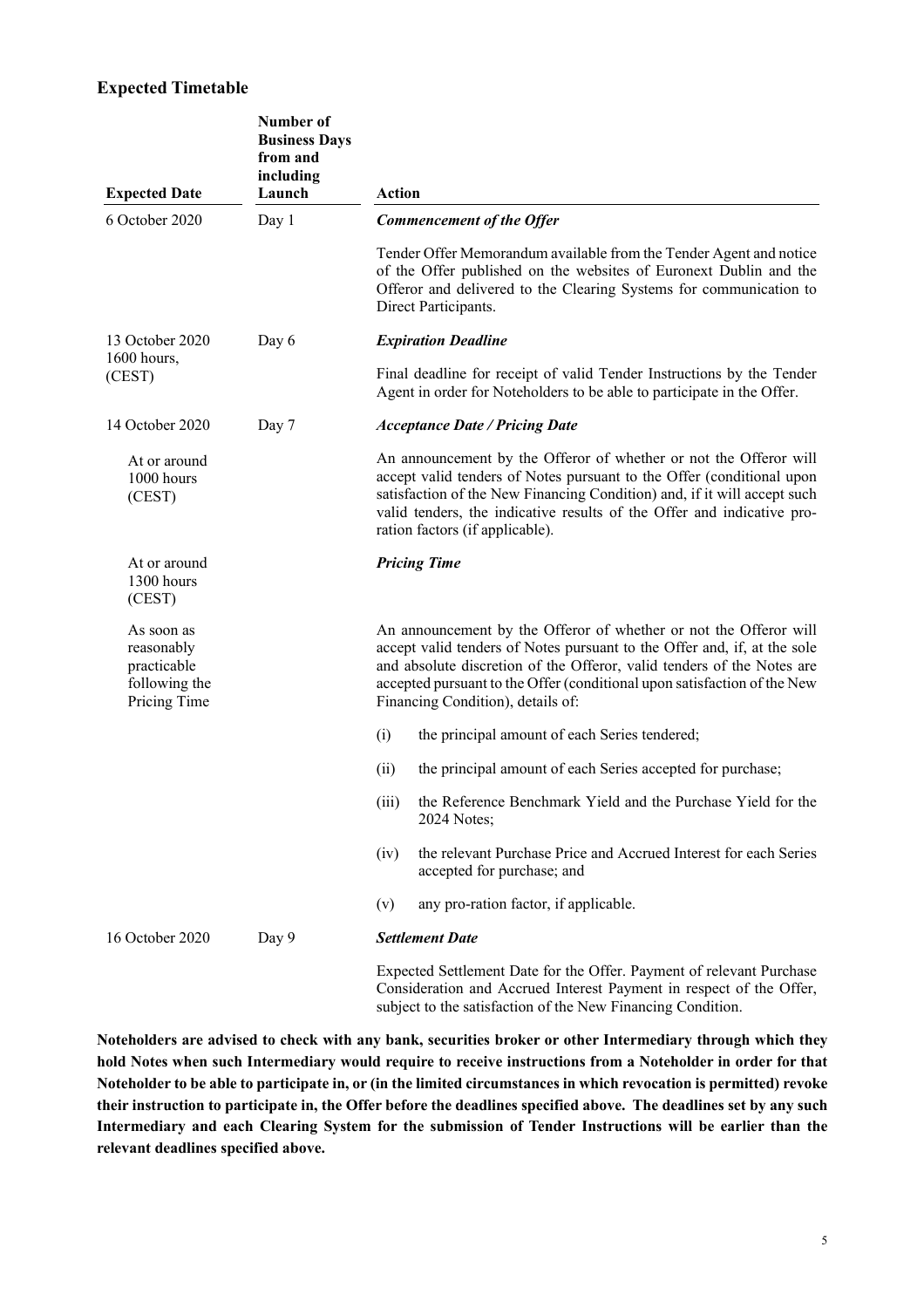# **Further Information**

A complete description of the terms and conditions of the Offer is set out in the Tender Offer Memorandum. BNP Paribas, CaixaBank, S.A., Crédit Agricole Corporate and Investment Bank and Natixis are the Dealer Managers for the Offer.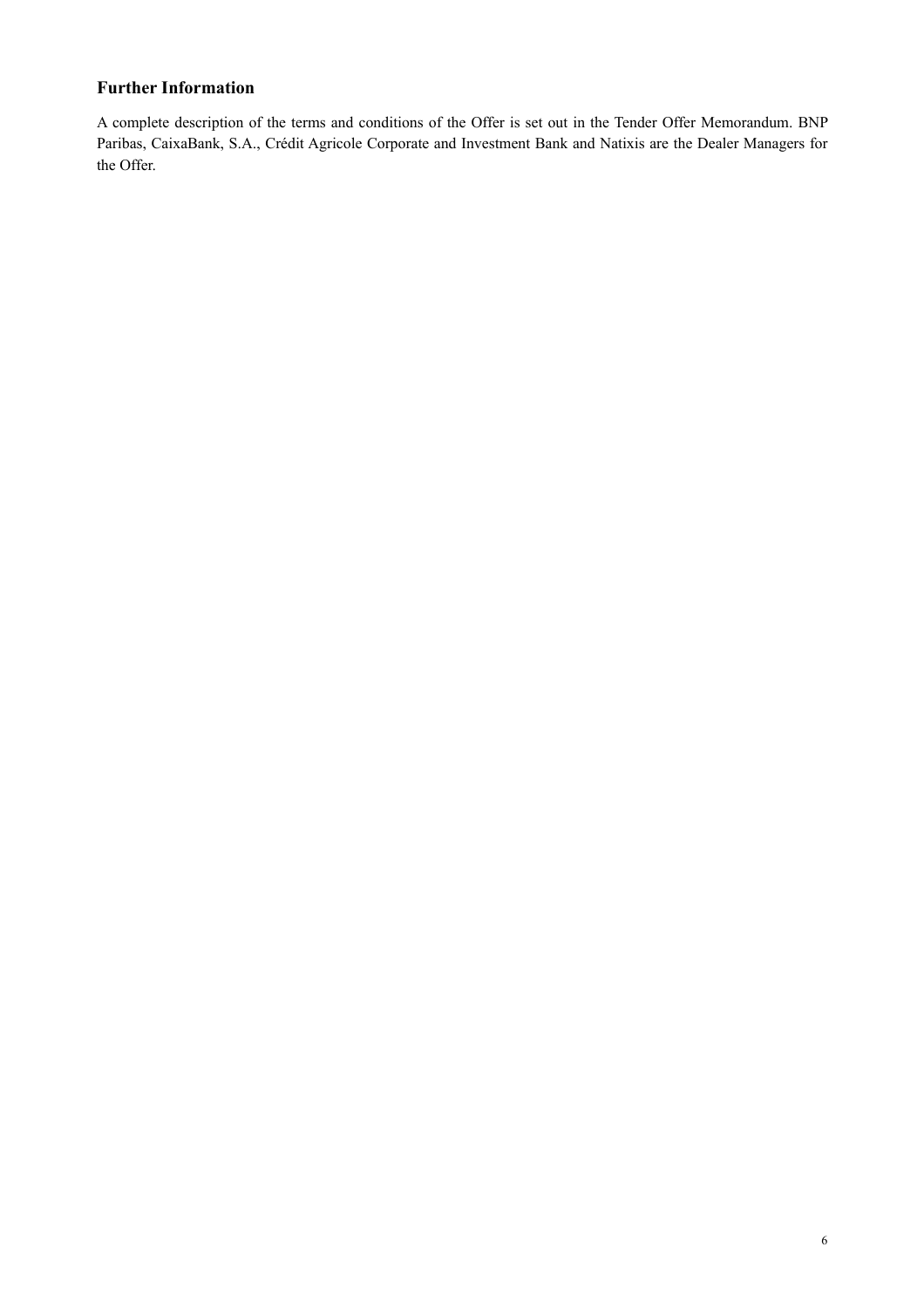#### **THE DEALER MANAGERS**

**BNP PARIBAS** 

16, boulevard des Italiens 75009 Paris France

Tel: +33 1 55 77 78 94 Attention: Liability Management Group Email: liability.management@bnpparibas.com

#### **Crédit Agricole Corporate and Investment**

**Bank**  12 place des États-Unis CS 70052 92 547 Montrouge Cedex France

Tel:  $+44$  20 7214 5903 Attention: Liability Management Email: liability.management@ca-cib.com

**CaixaBank, S.A.** Paseo de la Castellana, 51 (3rd floor) 28046 Madrid Spain Tel: +34 91 700 56 10 Attention: Miguel Lafont, Alvaro Aguilar Email: mlafont@caixabank.com / araguilar@caixabank.com

> **NATIXIS**  30, avenue Pierre Mendès France 75013 Paris France

> Tel: +33 1 58 55 08 14 Attention: Liability Management Email: liability.managementcorporate@natixis.com

### **Requests for information in relation to the procedures for submitting an Offer to Sell and the submission of Electronic Instruction Notices should be directed to:**

#### **THE TENDER AGENT**

### **Lucid Issuer Services Limited** Tankerton Works 12 Argyle Walk

London WC1H 8HA United Kingdom

Tel: +44 207 704 0880 Attention: David Shilson Email: inmocolonial@lucid-is.com

Further details relating to the contents of this announcement can be obtained from:

#### **Inmobiliaria Colonia, SOCIMI, S.A.**

Avenida Diagonal 532 08006 Barcelona Spain

Attention: Ángels Arderiu Ibars and Meritxell Fernandez Sanchez Email: aarderiu@inmocolonial.com / mfernandez@inmocolonial.com

A copy of the Tender Offer Memorandum is available to eligible persons upon request from the Tender Agent.

The Dealer Managers do not take responsibility for the contents of this announcement and none of the Offeror, the Dealer Managers named above or the Tender Agent or any of their respective bodies, affiliates, agents, directors, management or employees makes any recommendation in this announcement or otherwise as to whether or not Noteholders should submit Tender Instructions in respect of the Notes. This announcement must be read in conjunction with the Tender Offer Memorandum. This announcement and the Tender Offer Memorandum contain important information which should be read carefully before any decision is made with respect to the Offer. If any holder is in any doubt as to the action it should take, it is recommended to seek its own financial advice, including as to any tax consequences, from its stockbroker, bank manager, solicitor, accountant or other independent adviser.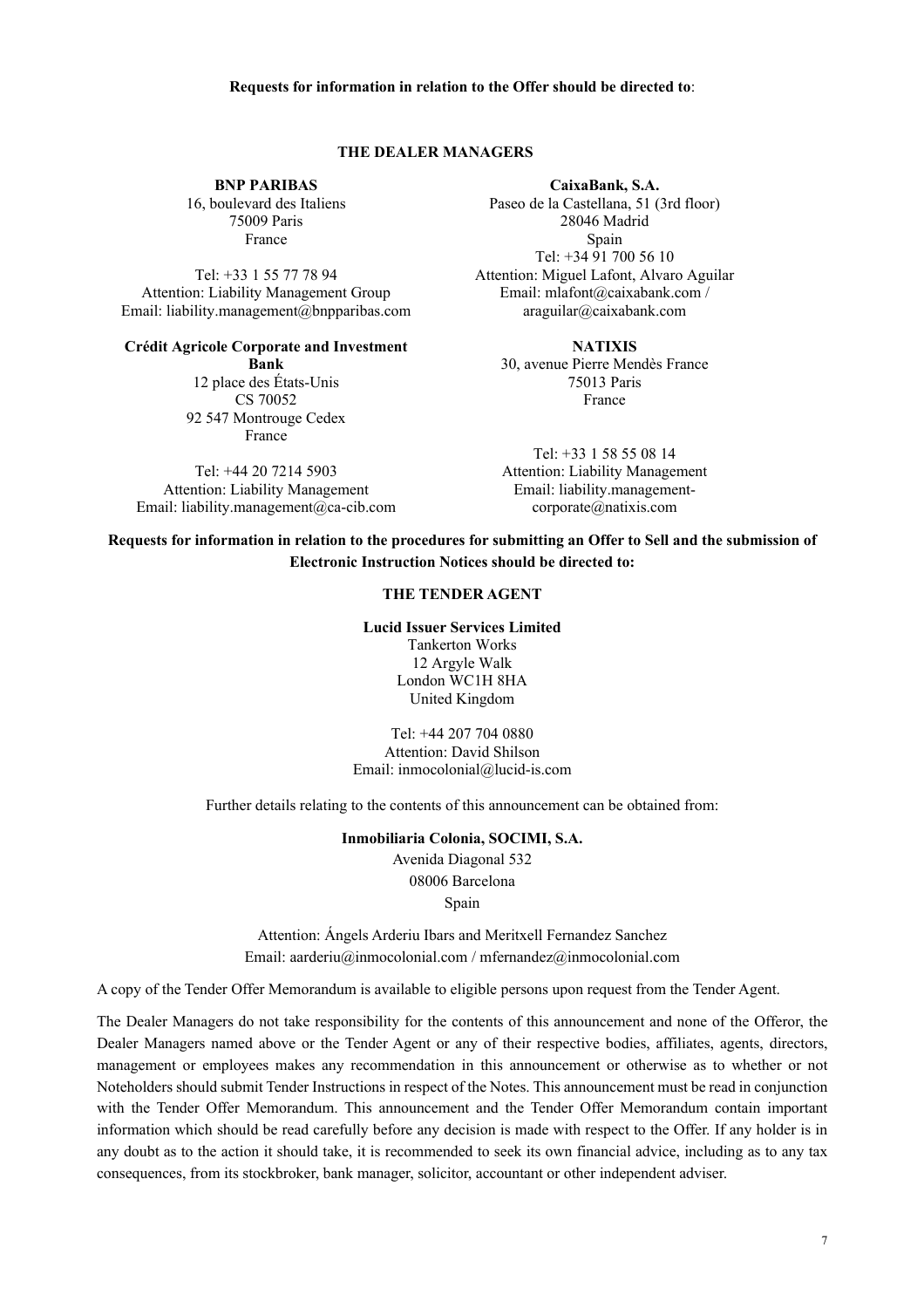### **Offer and Distribution Restrictions**

Neither this announcement, nor the Tender Offer Memorandum or the electronic transmission thereof constitutes an offer to buy or the solicitation of an offer to sell Notes (and tenders of Notes for purchase pursuant to the Offer will not be accepted from Noteholders) in any circumstances in which such offer or solicitation is unlawful. In those jurisdictions where the securities, blue sky or other laws require the Offer to be made by a licensed broker or dealer and the Dealer Managers or any of its affiliates is such a licensed broker or dealer in any such jurisdiction, the Offer shall be deemed to be made by the Dealer Managers or such affiliate, as the case may be, on behalf of the Offeror in such jurisdiction.

In addition to the representations referred to below in respect of the United States, each Noteholder participating in the Offer will be deemed to give certain other representations as set out in "*Procedures for Participating in the Offer*" will be deemed to give certain representations in respect of the other jurisdictions referred to above and generally as set out in "*Procedures for Participating in the Offer*". Any tender of Notes for purchase pursuant to the Offer from a Noteholder that is unable to make these representations will not be accepted.

Each of the Offeror, the Dealer Managers and the Tender Agent reserves the right, in its sole and absolute discretion, to investigate, in relation to any tender of Notes for purchase pursuant to the Offer whether any such representation given by a Noteholder is correct and, if such investigation is undertaken and as a result the Offeror determines (for any reason) that such representation is not correct, such tender or submission may be rejected.

## **United States**

The Offer is not being made and will not be made, directly or indirectly, in or into, or by use of the mails of, or by any means or instrumentality of interstate or foreign commerce of, or of any facilities of a national securities exchange of, the United States or to any U.S. Person (as defined in Regulation S of the United States Securities Act of 1933, as amended (each a "**U.S. Person**")). This includes, but is not limited to, facsimile transmission, electronic mail, telex, telephone, the internet and other forms of electronic communication. Accordingly, copies of this announcement, the Tender Offer Memorandum and any related documents are not being, and must not be, directly or indirectly, mailed or otherwise transmitted, distributed or forwarded (including, without limitation, by custodians, nominees or trustees) in or into the United States or to a U.S. Person and the Notes cannot be tendered in the Offer by any such use, means, instrumentality or facility or from or within or by persons located or resident in the United States or by any U.S. Person. Any purported tender of Notes in the Offer resulting directly or indirectly from a violation of these restrictions will be invalid and any purported tender of Notes made by a person located in the United States a U.S. Person, by any person acting for the account or benefit of a U.S. Person, or by any agent, fiduciary or other intermediary acting on a nondiscretionary basis for a principal giving instructions from within the United States will be invalid and will not be accepted.

The New Notes and the guarantee thereof have not been, and will not be, registered under the Securities Act or the securities laws of any state or other jurisdiction of the United States, and may not be offered, sold or delivered, directly or indirectly, in the United States or to, or for the account or benefit of, U.S. persons.

Each holder of Notes participating in the Offer will represent that it is not located in the United States and is not participating in such Offer from the United States or it is acting on a non-discretionary basis for a principal located outside the United States that is not giving an order to participate in such Offer from the United States.

### **United Kingdom**

The communication of this announcement or the Tender Offer Memorandum by the Offeror and any other documents or materials relating to the Offer is not being made, and such documents and/or materials have not been approved, by an authorised person for the purposes of section 21 of the Financial Services and Markets Act 2000 (the "**FSMA**"). Accordingly, such documents and/or materials are not being distributed to, and must not be passed on to, the general public in the United Kingdom. The communication of such documents and/or materials as a financial promotion is only being made to those persons in the United Kingdom falling within the definition of investment professionals (as defined in Article 19(5) of the Financial Services and Markets Act 2000 (Financial Promotion) Order 2005 (the "**Financial Promotion Order**")) or persons who are within Article 43(2) of the Financial Promotion Order or any other persons to whom it may otherwise lawfully be made under the Financial Promotion Order.